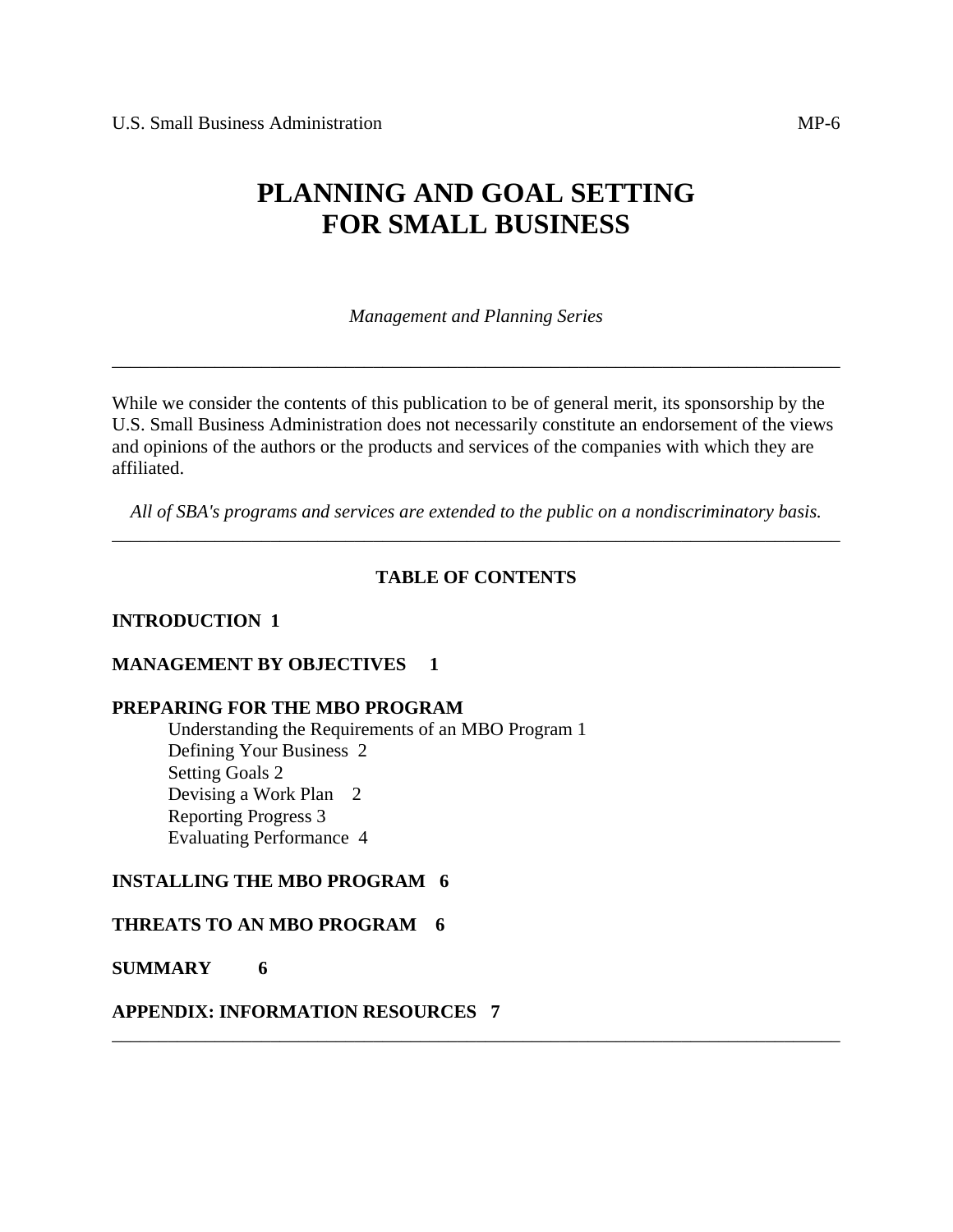## **INTRODUCTION**

Many authorities on business management identify the five major functions of management as

- ! Planning.
- ! Organizing.
- ! Directing.
- ! Controlling.
- ! Coordinating.

The planning and controlling functions of management often receive less attention from the small business owner-manager than they should. One way to more effectively fulfill these two functions is through effective goal setting.

The success of a business will depend on its long-range goals for sales, profits, competitive position, development of personnel and industrial relations. To accomplish these goals, the company will need to identify intermediate goals that it can work toward each year.

## **MANAGEMENT BY OBJECTIVES**

Traditionally, people have worked according to descriptions that list the activities or functions of the job. The management by objectives (MBO) approach, on the other hand, stresses results.

\_\_\_\_\_\_\_\_\_\_\_\_\_\_\_\_\_\_\_\_\_\_\_\_\_\_\_\_\_\_\_\_\_\_\_\_\_\_\_\_\_\_\_\_\_\_\_\_\_\_\_\_\_\_\_\_\_\_\_\_\_\_\_\_\_\_\_\_\_\_\_\_\_\_\_\_\_\_

Let's look at two examples.

- ! Suppose a credit manager's job description states that he or she will supervise the credit operations of the company. This description simply lists the functions of the credit manager. Under the MBO approach, the owner-manager and the credit manager would identify five or six goals covering important aspects of the manager's work. For example, one goal might be to increase credit sales enough to support the 15 percent increase in sales expected by the sales department.
- ! The traditional job description for a personnel specialist may include conducting a recruiting program for the company. Under the MBO approach, the personnel specialist would identify five or six appropriate goals, one of which could be, Recruit ten new employees in specified categories by July 1.

With MBO, jobs are viewed in terms of achievements rather than simply functions. Activity alone is not enough; each activity must bring the worker closer to achieving his or her goals.

\_\_\_\_\_\_\_\_\_\_\_\_\_\_\_\_\_\_\_\_\_\_\_\_\_\_\_\_\_\_\_\_\_\_\_\_\_\_\_\_\_\_\_\_\_\_\_\_\_\_\_\_\_\_\_\_\_\_\_\_\_\_\_\_\_\_\_\_\_\_\_\_\_\_\_\_\_\_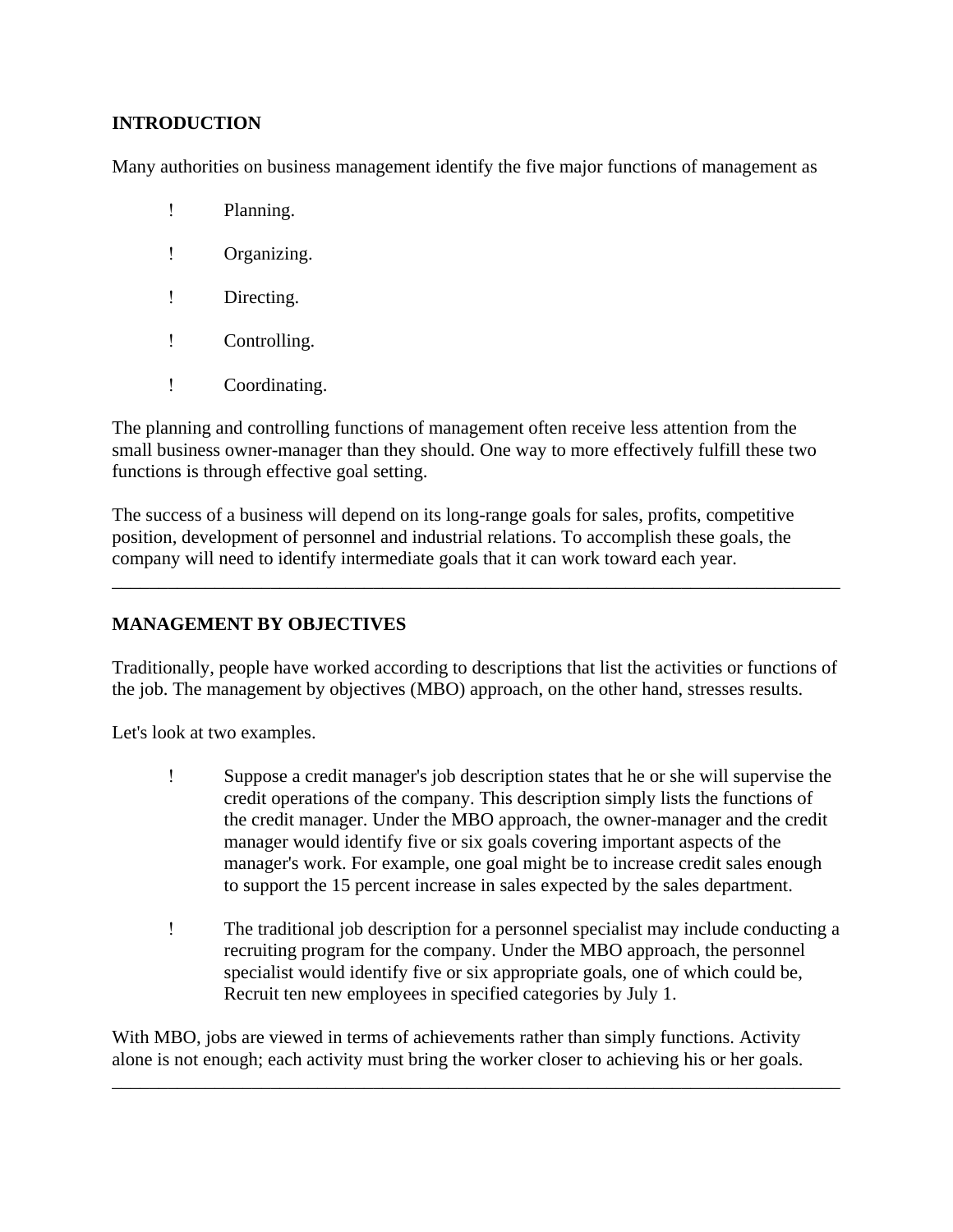## **PREPARING FOR THE MBO PROGRAM**

## **Understanding the Requirements of an MBO Program**

Management by objectives has been used by all kinds of organizations, but not every business has had the same degree of success. From examining MBO programs that have worked, it is clear that all met the following minimum requirements:

- ! Goals were expressed in specific and measurable terms.
- ! Each employee proposed 5 to 10 goals to cover those aspects of his or her job crucial to successful performance.
- ! A final written statement of each goal was prepared, including a statement of the goal, method of evaluating the goal, work steps needed to complete the goal and an estimated time needed to complete the steps.
- ! Progress was evaluated at regular intervals (at least quarterly) and compared with the original goals.
- ! Problems that hindered progress were identified and corrected.
- ! Goals were related to each level of management, both those above and those below.

#### **Defining Your Business**

The first step in developing an effective MBO program is to define your business. Ask yourself the following questions:

- ! What business am I in?
- ! Is my definition right for today's market?
- ! Do I need to change my business to meet emerging customer needs?

A clear vision of your business is crucial for planning your marketing, product development, buildings and equipment, and financial and staff needs. For example, a drop in sales caused a small business manufacturer of metal trash cans to reexamine its product. To regain lost sales, the owner decided to redefine the product as metal containers and to develop a new marketing plan.

#### **Setting Goals**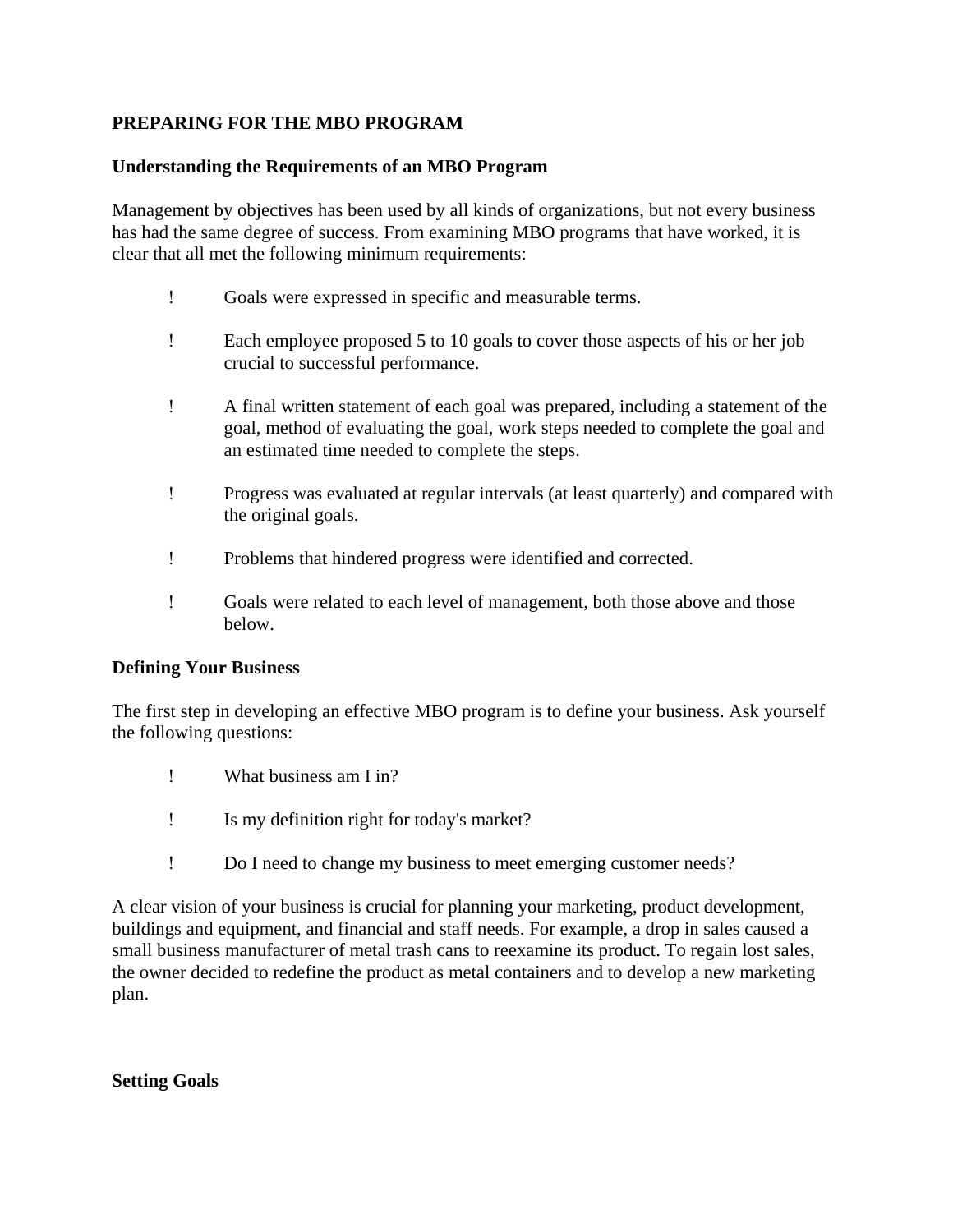Long-range business goals will be the cornerstone of your company's MBO program. To achieve these goals, you must have a method to communicate them to your managers and employees. One way is to bring managers and employees into the process by asking them to help formulate the company's short- and long-range goals. If they have a role in establishing the goals, they will be more committed to achieving them.

All goals should relate to and support the long-range objectives for the company. In this way, you can ensure that the goals of all levels of management are consistent. If goals are incompatible, you may find that employees feel like the middle manager of a research and development company who exclaimed in a seminar, How can I set my goals when I don't know where top management wants to go?

## Types of Goals

What areas of your managers' work are suitable for goal setting? Ask managers to identify the most important aspects of their work. In each area, they should set both short- and long-term goals. Carefully developed goals, if attained, should give the manager better control of the job. Each manager should define one or two goals in each of the following categories:

- ! Regular work goals.
- ! Problem-solving goals.
- ! Innovative goals.
- ! Development goals.

By asking your managers to set at least one goal in each of these four areas, you may open their eyes to new possibilities they had not seen before. The goal-setting process can be a very useful educational step.

#### Regular Work Goals

These include the major part of the manager's responsibilities. For example, the head of production should focus on the quantity, quality and efficiency of production and the head of marketing should concentrate on developing and conducting the market research and sales programs. In defining their regular work goals, employees should include ways of

- ! Operating more efficiently.
- ! Improving the quality of the product or service.
- ! Expanding the total amount produced or marketed.

## Problem-Solving Goals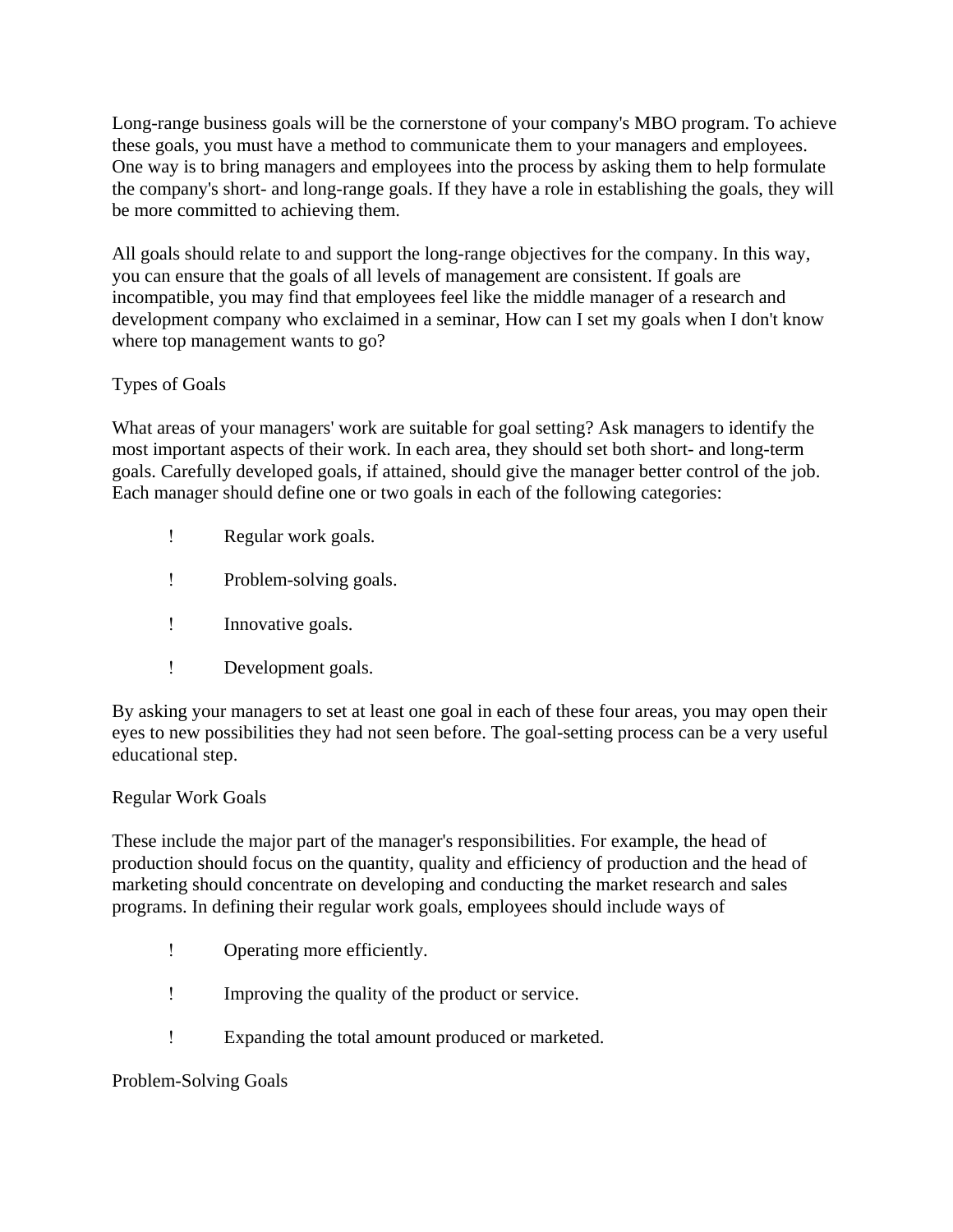These provide managers an opportunity to define their major problems and to set a goal to solve each one. There is no danger of ever running out of problems; new problems or new versions of old problems are always present.

## Innovative Goals

Because of the push for new products and new methods in today's marketplace, innovation now gets much attention in seminars and publications for top managers. Managers and workers should seek new and better production methods, explore better ways to serve customers and propose new products for the company. Managers will need to use innovative approaches to make the company competitive in a fast-changing national and international economic environment.

## Development Goals

In setting development goals, you and your managers recognize the importance of acquiring new skills. Managers should plan for the continued growth of each employee, both in technical areas and in work relations with fellow employees.

## **Devising a Work Plan**

You and your managers should use a miniature work plan to develop goals that are complete and useful (see Exhibit 1). In developing the plan, the following five areas should be addressed:

- ! *Goal* -- Be specific and concise.
- ! *Measurement* -- What benchmarks will you use to measure whether you have achieved your goals? These usually can be expressed in quantitative terms.
- ! *Major problems anticipated*.
- ! *Work steps* -- List three or four of the most essential steps. Give completion dates for each.
- ! *Supervisor's goals* -- Employees should identify which of their manager's goals relate to their own goals.

On the work plan, managers can show each of the major work steps (subgoals) necessary to reach a goal. If the work steps are completed by the indicated date, the goal is reached.

Use the form in Exhibit 1 to discuss goals with your managers. By looking at the form, you can see not only the goal but also the plan for reaching that goal. This will allow you to (1) ask questions about the work steps and any potential problems; (2) decide the best way to evaluate progress on the goals and (3) help each of your managers understand how his or her goals relate to those of the company.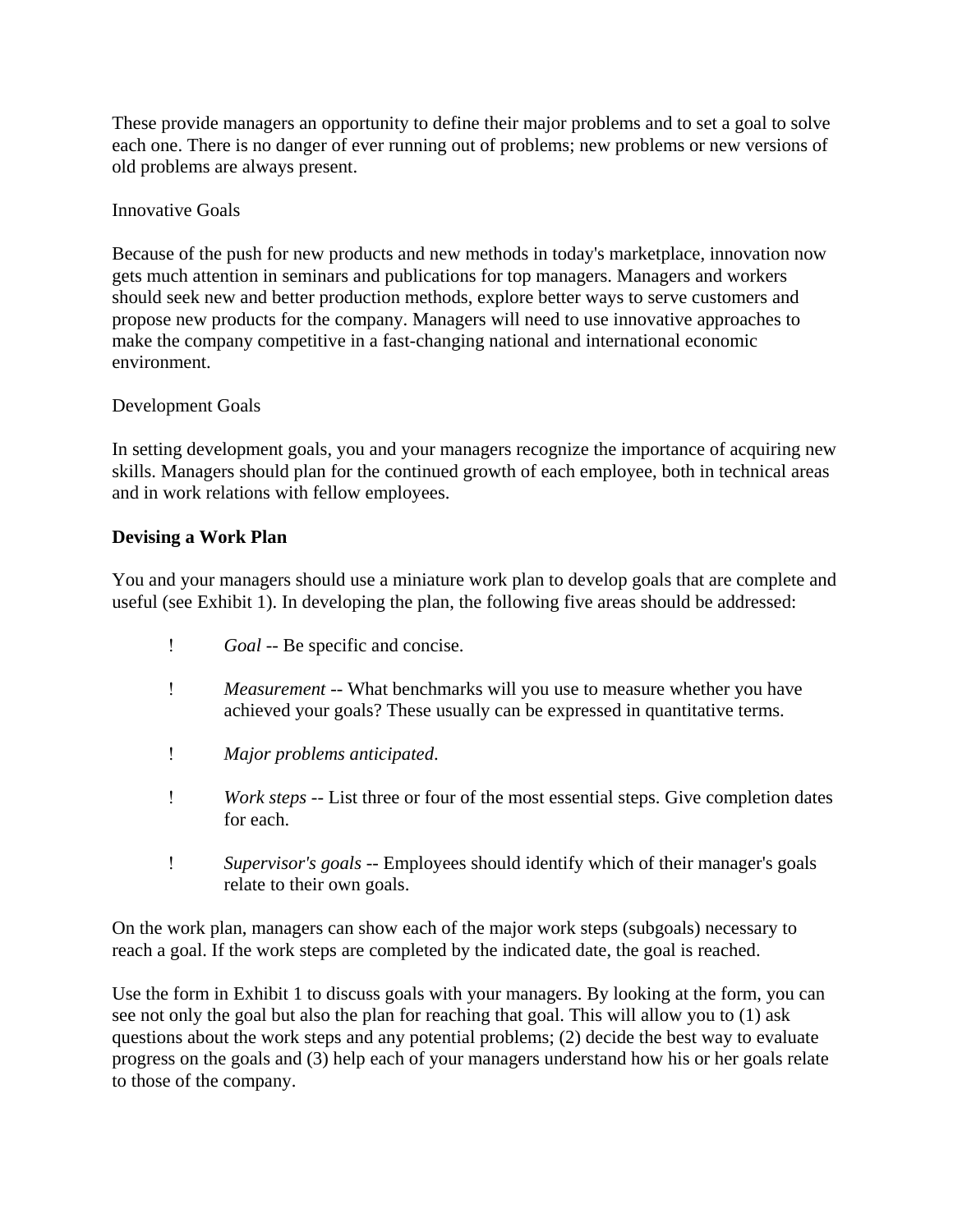All problems listed on the work plan should include a solution. For example, suppose the head of a supply department sets a goal to deliver all packages within one day after they are received. Because employees may have difficulty meeting the new deadlines, the work plan should include necessary steps to teach them the new procedures before the program goes into effect.

|    | SUPERVISOR:<br>OBJECTIVE #1: Increase gross sales margin of my area by    |
|----|---------------------------------------------------------------------------|
|    | 12 percent by 9-1-92 and maintain at that<br>level for remainder of 1992. |
|    | Major Action Steps January - December                                     |
|    | J F M A M J J A S O N D                                                   |
|    | 1. Decrease cost of serving<br>small accounts.<br>Χ                       |
|    | Identify all customers not<br>а.                                          |
|    | purchasing \$5000 per month.X                                             |
|    | b. Determine sales potential                                              |
|    | of each target customer.<br>Χ                                             |
|    | c. If potential is less than                                              |
|    | \$5000,, transfer to jobber.<br>Χ                                         |
|    | Inform customer and<br>d.                                                 |
|    | schedule jobber visit with<br>customer.                                   |
|    | Χ<br>e. If potential is \$5000,                                           |
|    | develop cooperative sales                                                 |
|    | promotion program.<br>Χ                                                   |
|    | f. Implement program.<br>Χ                                                |
|    | g. Evaluate & report results.<br>Χ                                        |
| 2. | Increase minimum calls per                                                |
|    | salesperson to 10 per day.<br>Χ                                           |
|    | a. Analyze work methods of                                                |
|    | high call salespersons.<br>х<br>b. Identify salespersons with             |
|    | fewer than 10 calls placed.X                                              |
|    | c. Analyze territory and                                                  |
|    | order of calls.<br>Χ                                                      |
|    | d. Determine best routing of                                              |
|    | calls.<br>Χ                                                               |
|    | e. Determine most effective                                               |
|    | realigning of all                                                         |
|    | territories.<br>X<br>f. Implement plans.<br>Χ                             |
|    |                                                                           |

 $\overline{\phantom{a}}$  ,  $\overline{\phantom{a}}$  ,  $\overline{\phantom{a}}$  ,  $\overline{\phantom{a}}$  ,  $\overline{\phantom{a}}$  ,  $\overline{\phantom{a}}$  ,  $\overline{\phantom{a}}$  ,  $\overline{\phantom{a}}$  ,  $\overline{\phantom{a}}$  ,  $\overline{\phantom{a}}$  ,  $\overline{\phantom{a}}$  ,  $\overline{\phantom{a}}$  ,  $\overline{\phantom{a}}$  ,  $\overline{\phantom{a}}$  ,  $\overline{\phantom{a}}$  ,  $\overline{\phantom{a}}$ 

**Reporting Progress**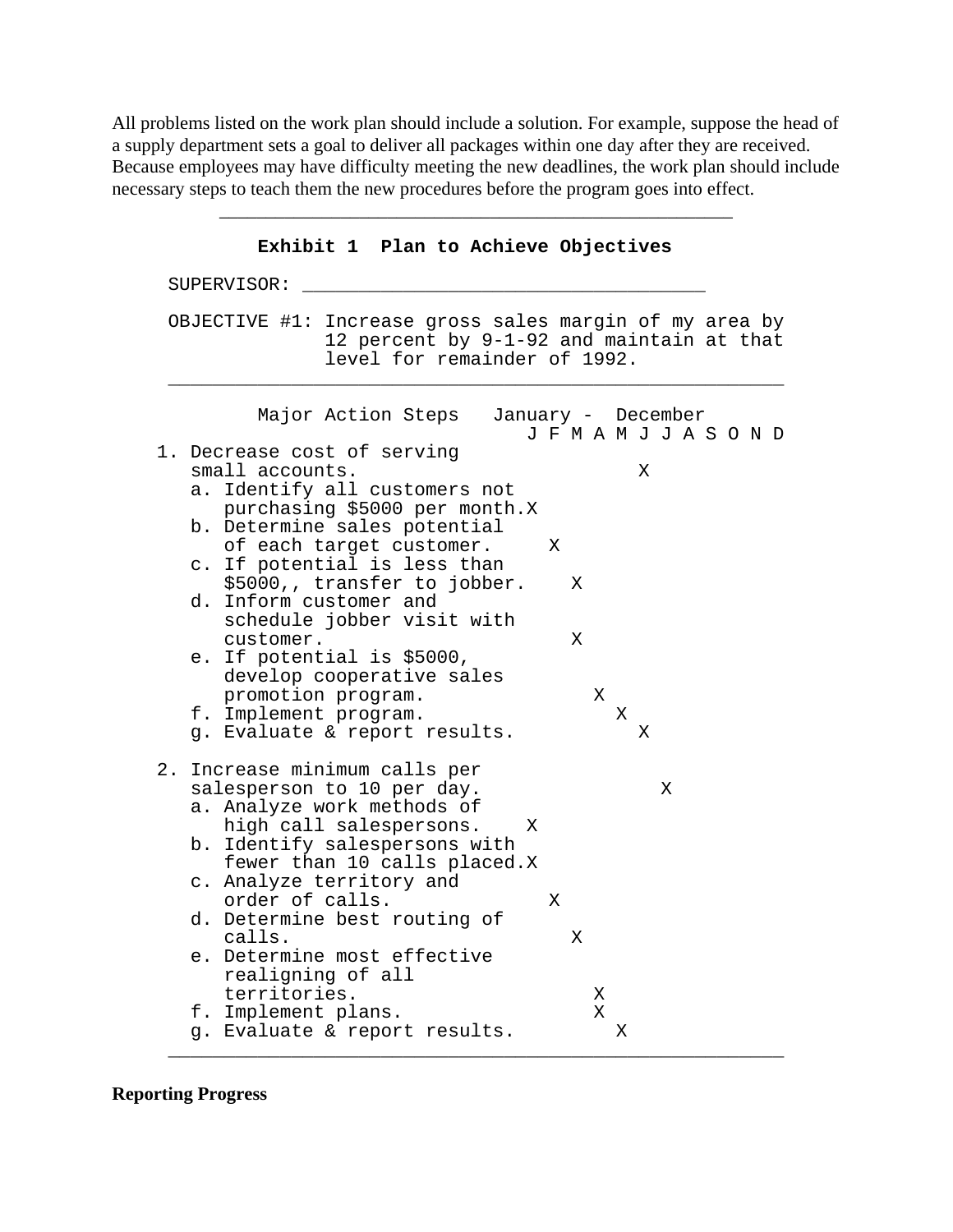An MBO program must include a provision for regular progress reports. For this reason, the MBO concept is sometimes called MBO/R, where the R refers to results. You and your managers will only accomplish your goals or objectives if the MBO program calls for a regular review of progress. For example, one large organization issued nearly 100 pages of well-developed goals prepared by many of its managers. The document was very impressive, but it lacked a reporting system of any kind. You can imagine the skeptical reaction of those who set goals for the first year when they were asked the following year to draw up new goals.

A monthly or quarterly review of progress toward goals will help you determine where progress is below expectations. For example, suppose that one of your goals is to reduce overtime work by 50 percent in one year, but you only reduce it by 15 percent in the first quarter. Based on this information, you can exert a special effort in the succeeding quarters to regain the lost ground.

When progress is below expectations, you should identify the problems holding back progress and assign someone to resolve them. Failure to reach goals can result from

- ! The wrong objectives being established at the outset.
- ! Organizational restrictions being overlooked.
- ! Personal failure or a combination of factors.

In order to solve problems and meet a goal, managers may have to adjust their time line or change the goal itself. All changes should be written as new goals and included in the MBO files.

## **Evaluating Performance**

In contrast to traditional methods, which evaluate performance based on personal qualities such as leadership ability, the MBO method evaluates performance based on objective results. Such evaluation is a complex task that must be undertaken with care by someone who fully understands MBO. (See Exhibit 2 for a comparison of traditional and MBO evaluation methods.)

 $\overline{\phantom{a}}$  , and the contract of the contract of the contract of the contract of the contract of the contract of the contract of the contract of the contract of the contract of the contract of the contract of the contrac

|                | Exhibit 2<br>Comparison of Traditional and MBO Evaluation Methods |                               |
|----------------|-------------------------------------------------------------------|-------------------------------|
| Characteristic | Traditional method                                                | MBO method                    |
| Frequency      | Usually annually<br>$(it \atop at all).$                          | Usually quarterly.            |
| Emphasis       | Traits.                                                           | Results versus<br>objectives. |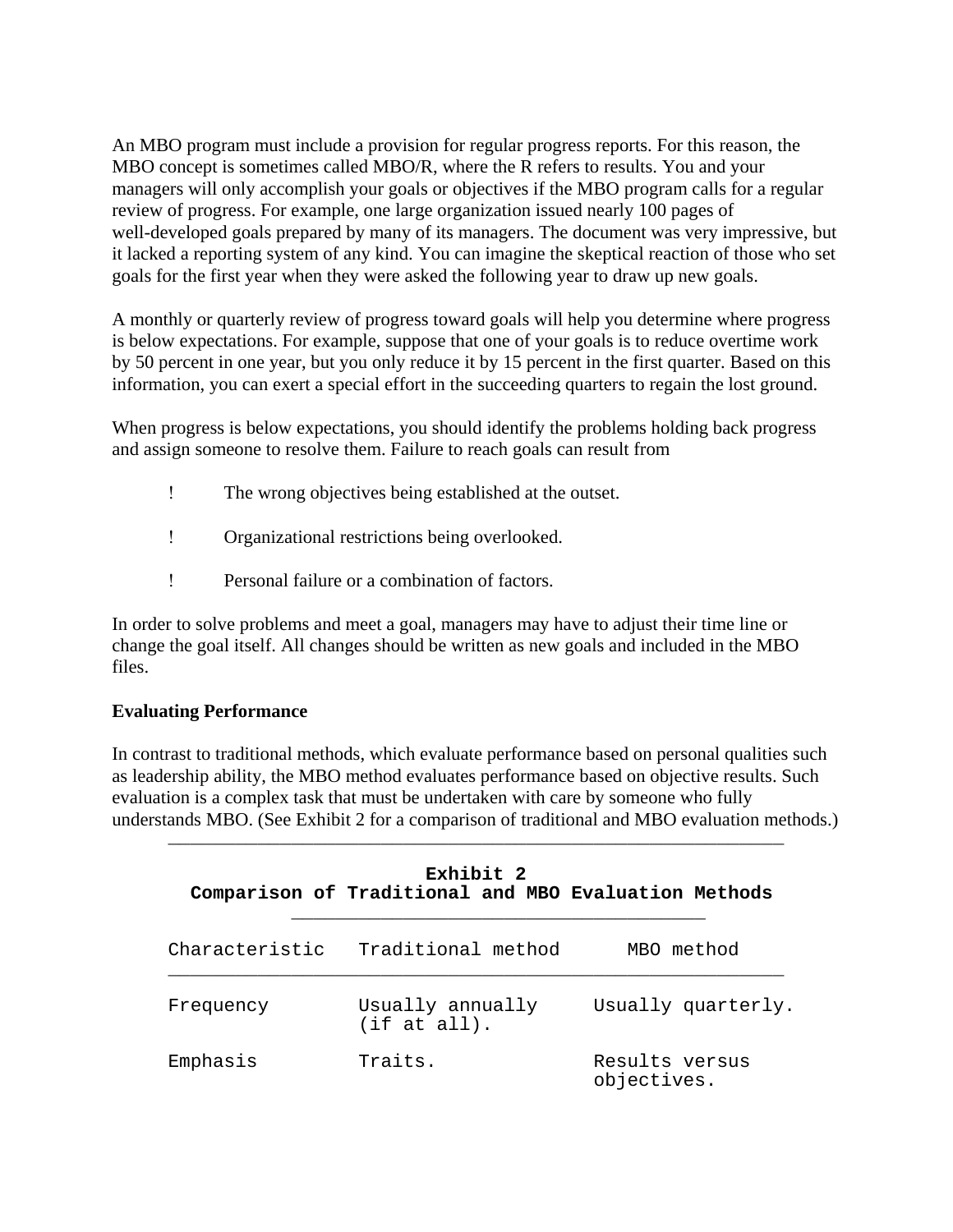| Subordinate's<br>frame of mind | Mental block.<br>(doesn't know how<br>traits will be<br>evaluated).      | Positive (feedback<br>has told employee<br>how well he or<br>she is doing). |
|--------------------------------|--------------------------------------------------------------------------|-----------------------------------------------------------------------------|
| Suggestions for<br>improvement | Poor receptivity<br>(much has been<br>based on employee's<br>$trails)$ . | Positive (much<br>has been based<br>on employee's job<br>performance).      |
| Tie in to<br>rewards           | Rewards usually not<br>directly tied in.                                 | Rewards usually<br>tied directly to<br>results.                             |
| Summary                        | Little connection<br>to results.                                         | Results oriented.                                                           |

Under the MBO program, you evaluate your managers' performance based on whether they have achieved their five to eight goals. You also must determine how well they have performed the secondary duties that do not fall under goals. (See Exhibits 3 and 4 for examples of traditional and MBO performance evaluation forms, respectively.)  $\overline{\phantom{a}}$  ,  $\overline{\phantom{a}}$  ,  $\overline{\phantom{a}}$  ,  $\overline{\phantom{a}}$  ,  $\overline{\phantom{a}}$  ,  $\overline{\phantom{a}}$  ,  $\overline{\phantom{a}}$  ,  $\overline{\phantom{a}}$  ,  $\overline{\phantom{a}}$  ,  $\overline{\phantom{a}}$  ,  $\overline{\phantom{a}}$  ,  $\overline{\phantom{a}}$  ,  $\overline{\phantom{a}}$  ,  $\overline{\phantom{a}}$  ,  $\overline{\phantom{a}}$  ,  $\overline{\phantom{a}}$ 

| Factor             | Excellent Above | average | Average Below | average | Poor |
|--------------------|-----------------|---------|---------------|---------|------|
| Degree of cost-    |                 |         |               |         |      |
| consciousness      |                 | Χ       |               |         |      |
| Grasp of function  | X               |         |               |         |      |
| Initiative         |                 | X       |               |         |      |
| Decision-making    |                 |         |               |         |      |
| ability            | Χ               |         |               |         |      |
| Application        | X               |         |               |         |      |
| Judgment           |                 | X       |               |         |      |
| Health             | X               |         |               |         |      |
| Appearance         | X               |         |               |         |      |
| Loyalty            | X               |         |               |         |      |
| Relationship with  |                 |         |               |         |      |
| people             |                 | Χ       |               |         |      |
| Ability to develop |                 |         |               |         |      |
| subordinates       |                 |         | X             |         |      |
| Work habits        |                 | Χ       |               |         |      |
| Contribution to    |                 |         |               |         |      |
| company's progress | X               |         |               |         |      |
| Potential for      |                 |         |               |         |      |
| advancement        |                 | X       |               |         |      |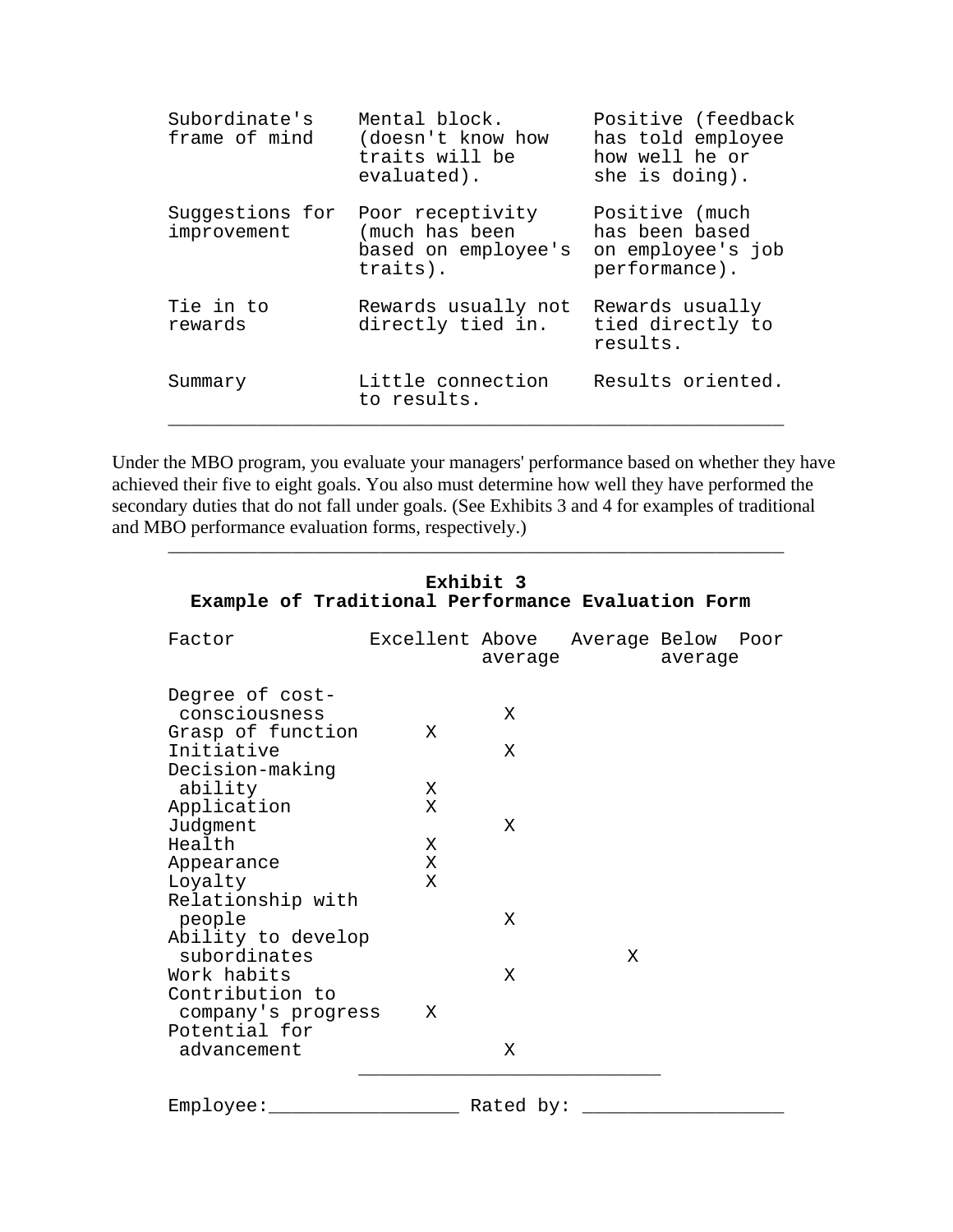| Date:           | Reviewed by: |
|-----------------|--------------|
| Acknowledgment: |              |

 I acknowledge this performance appraisal has been discussed with me. This acknowledgment does not constitute agreement with the findings.

```
 Signed:____________________ Date: __________
```
#### **Exhibit 4 -- Results-Oriented Evaluation Form**

\_\_\_\_\_\_\_\_\_\_\_\_\_\_\_\_\_\_\_\_\_\_\_\_\_\_\_\_\_\_\_\_\_\_\_\_\_\_\_\_\_\_\_\_\_\_\_\_\_\_\_\_\_\_\_\_\_\_\_\_\_\_\_\_\_

| Objectives                                                                                             | Measure                                                               |          | 1st 2nd 3rd |         | Results achieved<br>Quarters Total year |
|--------------------------------------------------------------------------------------------------------|-----------------------------------------------------------------------|----------|-------------|---------|-----------------------------------------|
| 1. Improve by 1. At least<br>10% number of<br>qualified<br>applicants<br>referred for<br>job openings. | three qualified<br>candidates<br>referred for<br>each job<br>opening. | T        |             | $O$ T   | Achieved in 97<br>percent of<br>cases.  |
| 2. Increase by<br>12% number of persons com-<br>qualified<br>welders during<br>19xx.                   | 2. Number of<br>pleting basic<br>welding course<br>#5.                | $\Omega$ |             | $T$ $T$ | 17 completed<br>course.                 |
| Note: $T = 0n$ target. No action necessary. $0 = 0ff$ target.<br>Action necessary.                     |                                                                       |          |             |         |                                         |

## **INSTALLING THE MBO PROGRAM**

When installing an MBO program, start by asking your managers to define their jobs, including their major responsibilities. Then, for each responsibility, you and your managers must decide the most effective way to measure performance in terms of results. The outcome of this exercise may surprise you. You and your managers may not agree on the major responsibilities of a certain position. Also, you may find that no one is performing some functions that you consider important. If the MBO system is to succeed, you must show interest from the beginning and set the example for your subordinate managers.

The education of your managers may be a formidable task. Until this time, they have thought in terms of specific functions managing a sales department, directing a credit office, etc. rather than in terms of goals that contribute to the organization.

One way to introduce the MBO system to your managers is in a seminar conducted by you or a consultant. However, if you choose a consultant, be sure that you are present for the entire seminar. In this way, you will communicate to your managers that the MBO system is a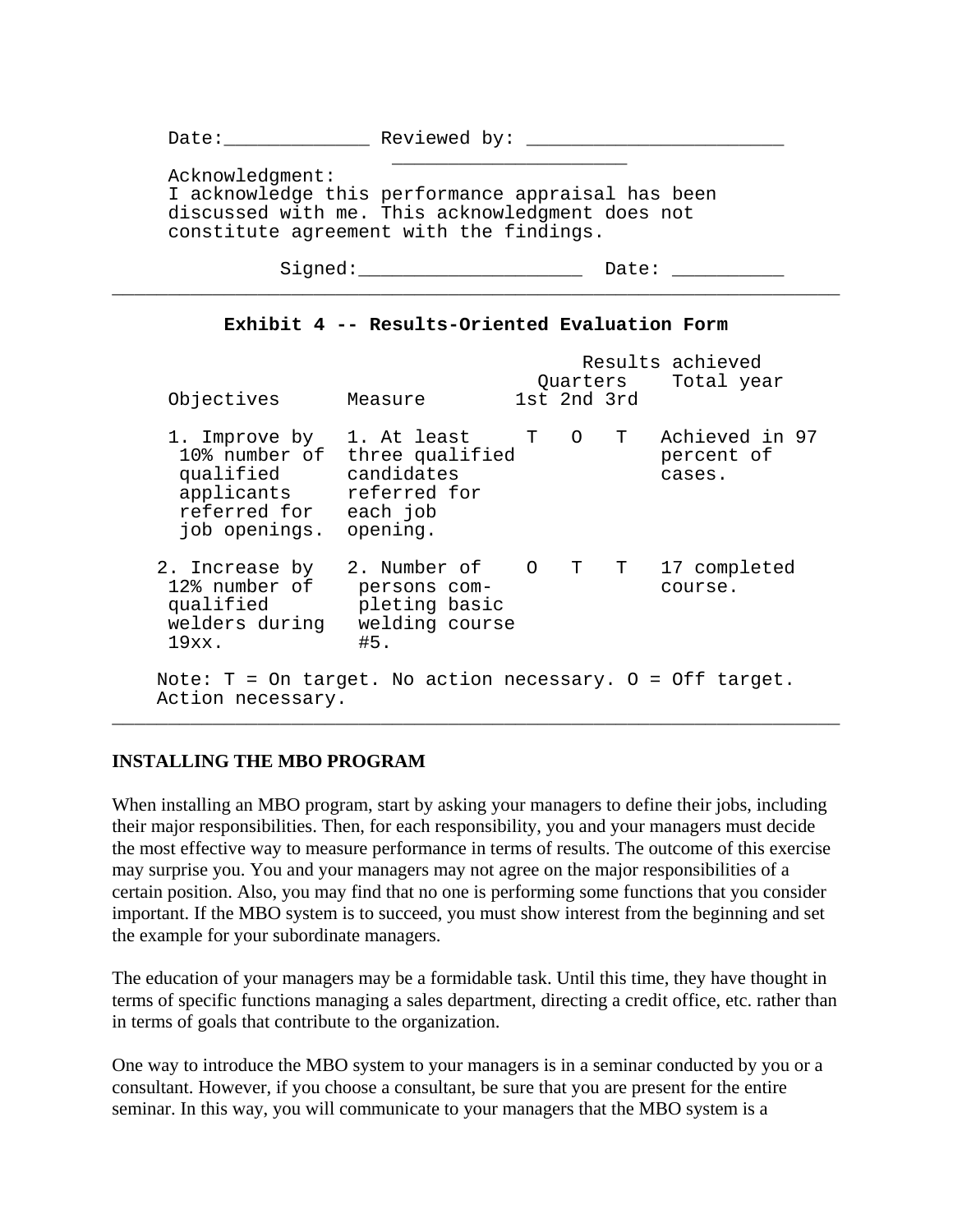management priority.

During the seminar, ask each participant to prepare an actual goal. Also, in small group sessions, have your managers review each other's work plans and offer suggestions to improve them. The experience of setting and reviewing goals makes MBO a learning experience for all employees.

Encourage your managers to express their doubts, reservations or opposition to MBO. They should get their feelings out in the open as soon as possible. You, the consultant or other participants can help to ease their concerns.

In the beginning of your MBO program, your managers will have to learn to measure their own performance accurately, anticipate real problems that will thwart their progress and take steps to solve delays and other problems. During this learning period, your managers should set fewer goals than would usually be expected, perhaps three or four. After they develop and achieve these goals, they can extend the number and area covered by each goal.

MBO may look simple on the surface, but it requires experience and skill to make it work effectively. If managers set annual goals, it may take three to four years before good results from this new system appear.

\_\_\_\_\_\_\_\_\_\_\_\_\_\_\_\_\_\_\_\_\_\_\_\_\_\_\_\_\_\_\_\_\_\_\_\_\_\_\_\_\_\_\_\_\_\_\_\_\_\_\_\_\_\_\_\_\_\_\_\_\_\_\_\_\_\_\_\_\_\_\_\_\_\_\_\_\_\_

## **THREATS TO AN MBO PROGRAM**

Not all MBO programs are successful. Some of the reasons why programs fail to reach their potential are

- ! Top management does not become involved.
- ! Corporate objectives are inadequate.
- ! MBO is installed as a crash program.
- ! It is difficult to learn the system because the nature of MBO is not taught.

\_\_\_\_\_\_\_\_\_\_\_\_\_\_\_\_\_\_\_\_\_\_\_\_\_\_\_\_\_\_\_\_\_\_\_\_\_\_\_\_\_\_\_\_\_\_\_\_\_\_\_\_\_\_\_\_\_\_\_\_\_\_\_\_\_\_\_\_\_\_\_\_\_\_\_\_\_\_

#### **SUMMARY**

It is hard to get people to think in terms of results rather than the functions of their job; however, it can be done. The sequence of steps you use may not work for someone else. It is often an individual matter. No matter what steps you use, the final results are what count.

If you feel that you are ready to introduce MBO to your company, why not set it as a goal for yourself? Turn back and follow through with the work plan. List your goals, method of measurement, anticipated problems and the work steps necessary to get your company managing by objectives.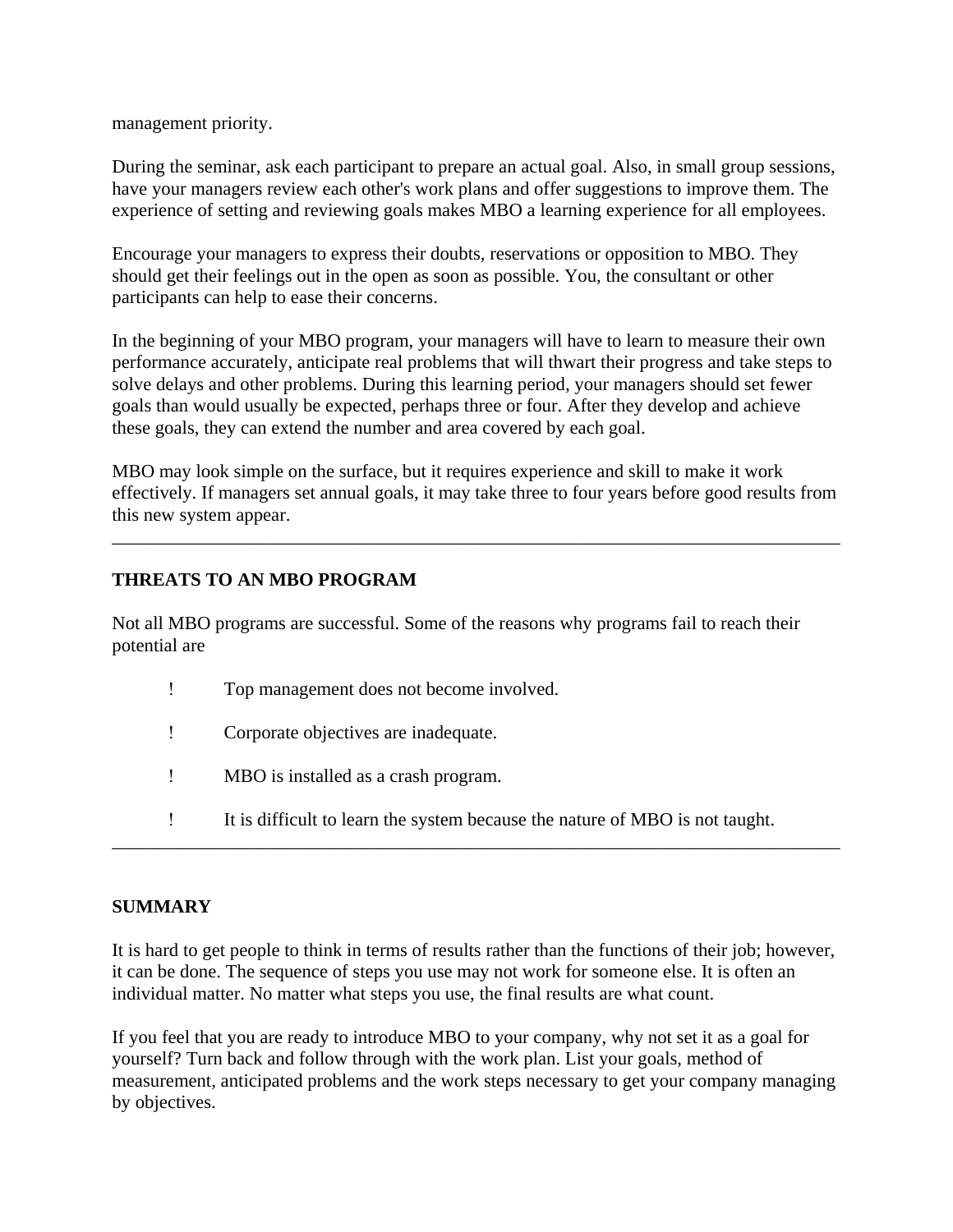## **APPENDIX: INFORMATION RESOURCES**

### **U.S. Small Business Administration (SBA)**

The SBA offers an extensive selection of information on most business management topics, from how to start a business to exporting your products.

\_\_\_\_\_\_\_\_\_\_\_\_\_\_\_\_\_\_\_\_\_\_\_\_\_\_\_\_\_\_\_\_\_\_\_\_\_\_\_\_\_\_\_\_\_\_\_\_\_\_\_\_\_\_\_\_\_\_\_\_\_\_\_\_\_\_\_\_\_\_\_\_\_\_\_\_\_\_

SBA has offices throughout the country. Consult the U.S. Government section in your telephone directory for the office nearest you. SBA offers a number of programs and services, including training and educational programs, counseling services, financial programs and contract assistance. Ask about

- *SCORE: Counselors to America's Small Business*, a national organization sponsored by SBA of over 11,000 volunteer business executives who provide free counseling, workshops and seminars to prospective and existing small business people. Free online counseling and training at www.score.org.
- *Small Business Development Centers (SBDCs)*, sponsored by the SBA in partnership with state governments, the educational community and the private sector. They provide assistance, counseling and training to prospective and existing business people.
- *Women's Business Centers (WBCs),* sponsored by the SBA in partnership with local non-government organizations across the nation. Centers are geared specifically to provide training for women in finance, management, marketing, procurement and the Internet.

For more information about SBA business development programs and services call the SBA Small Business Answer Desk at 1-800-U-ASK-SBA (827-5722) or visit our website, www.sba.gov.

## **Other U.S. Government Resources**

Many publications on business management and other related topics are available from the Government Printing Office (GPO). GPO bookstores are located in 24 major cities and are listed in the Yellow Pages under the bookstore heading. Find a "Catalog of Government Publications at http://catalog.gpo.gov/F

Many federal agencies offer Websites and publications of interest to small businesses. There is a nominal fee for some, but most are free. Below is a selected list of government agencies that provide publications and other services targeted to small businesses. To get their publications, contact the regional offices listed in the telephone directory or write to the addresses below:

## **Federal Citizen Information Center (FCIC)**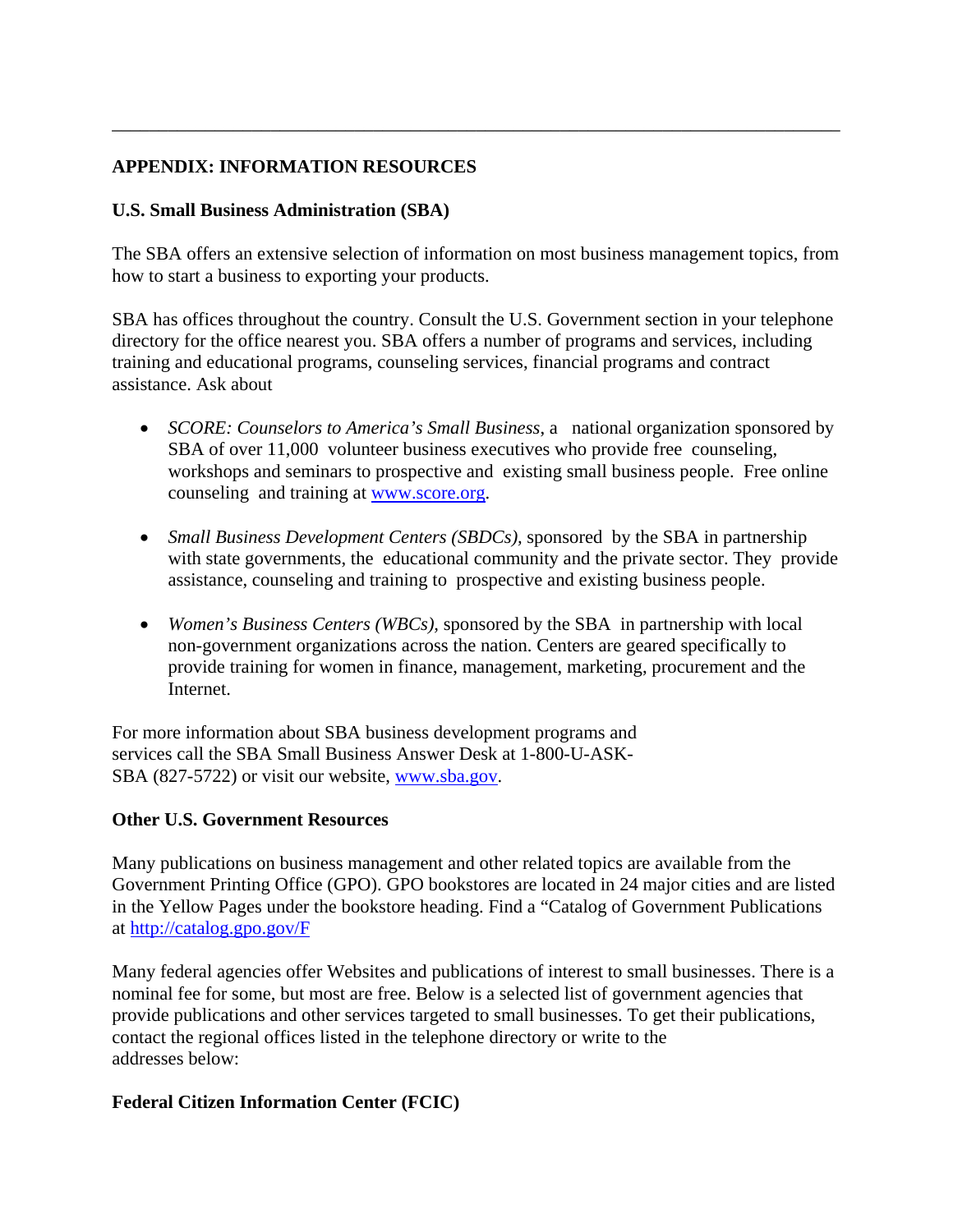Http://www.pueblo.gsa.gov 1-800-333-4636 The CIO offers a consumer information catalog of federal publications.

#### **Consumer Product Safety Commission (CPSC)**

Publications Request Washington, DC 20207 http://www.cpsc.gov/cpscpub/pubs/pub\_idx.html The CPSC offers guidelines for product safety requirements.

### **U.S. Department of Agriculture (USDA)**

12th Street and Independence Avenue, SW Washington, DC 20250 http://www.usda.gov The USDA offers publications on selling to the USDA. Publications and programs on entrepreneurship are also available through county extension offices nationwide.

## **U.S. Department of Commerce (DOC)**

Office of Business Liaison 14th Street and Constitution Avenue, NW Washington, DC 20230 http://www.osec.doc.gov/obl/

DOC's Business Liaison Center provides listings of business opportunities available in the federal government. This service also will refer businesses to different programs and services in the DOC and other federal agencies.

## **U.S. Department of Health and Human Services (HHS)**

Substance Abuse and Mental Health Services Administration 1 Choke Cherry Road Rockville, MD 20857 http://www.workplace.samhsa.gov Helpline: 1-800-workplace. Provides information on Employee Assistance Programs Drug,

## **U.S. Department of Labor (DOL)**

Alcohol and other Substance Abuse.

Employment Standards Administration 200 Constitution Avenue, NW Washington, DC 20210 The DOL offers publications on compliance with labor laws.

#### **U.S. Department of Treasury**

Internal Revenue Service (IRS) 1500 Pennsylvania Avenue NW Washington DC 20230 http://www.irs.gov/business/index.html

The IRS offers information on tax requirements for small businesses.